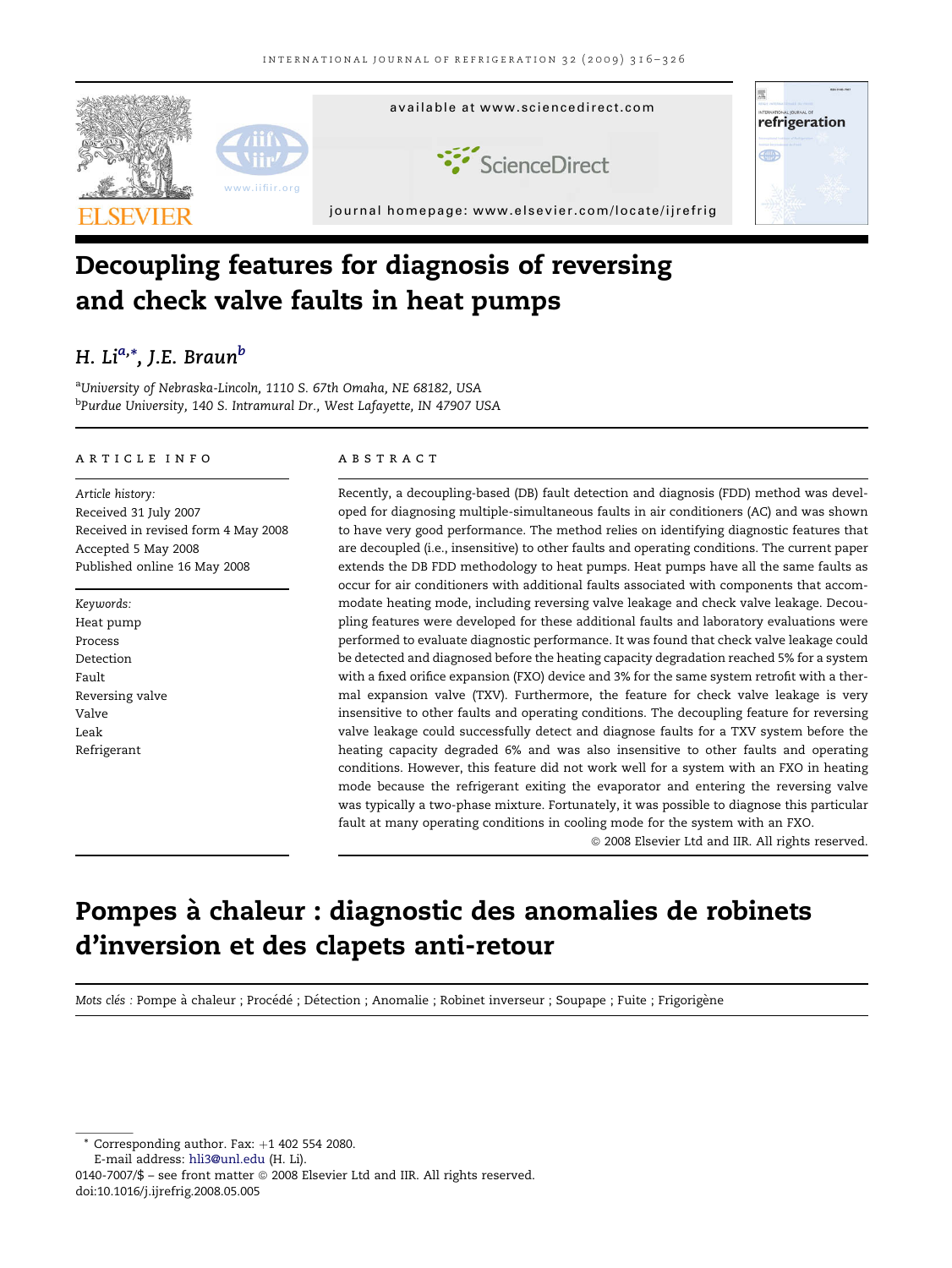#### Nomenclature

| $\overline{A}$           | Opening of the TXV and leaky check valve                         | $m_{\text{cycle}}$   | Mass flow rate through the cycle $\lceil \log s^{-1} \rceil$       |
|--------------------------|------------------------------------------------------------------|----------------------|--------------------------------------------------------------------|
|                          | combination $\lceil m^2 \rceil$                                  | $\dot{m}_{\rm leak}$ | Mass low rate leaking from the high side                           |
| $A_{FXO}$                | FXO throat area $\lceil m^2 \rceil$                              |                      | to the low side $[kgs^{-1}]$                                       |
|                          | Opening of the leaky check valve $[m^2]$                         | $P_{dis, comp}$      | Compressor discharge pressure [Pa]                                 |
| $A_{\text{LCV}}$         | TXV throat area $\lceil m^2 \rceil$                              | $P_{\rm down}$       | Expansion device downstream                                        |
| $A_{\text{TXV}}$         | TXV offset adjustment parameter $[m^2]$                          | $P_{\text{evap}}$    | Evaporating pressure [Pa]                                          |
| $A_{\text{TXV},0}$<br>AC | Air conditioner                                                  |                      | P <sub>suc,comp</sub> Compressor suction pressure [Pa]             |
| AMB                      | Ambient temperature [°C]                                         | $P_{\rm up}$         | Expansion device upstream pressure [Pa]                            |
| C                        | Discharge coefficient                                            | $T_{dis, coil}$      | The reversing valve low side inlet                                 |
| $C_p$                    | Specific heat $[J kg^{-1} K^{-1}]$                               |                      | temperature $[°C]$                                                 |
| $DB$                     | Decoupling based                                                 |                      | $T_{dis, comp}$ Reversing valve high side inlet temperature $[°C]$ |
|                          | DFLCV, FXO Decoupling feature for check valve leakage            | $T_{\rm sh}$         | Actual superheat [K]                                               |
|                          | faults in FXO systems                                            | $T_{\mathrm{sh,o}}$  | TXV superheat threshold [K]                                        |
|                          | DF <sub>LCV,TXV</sub> Decoupling feature for check valve leakage | $T_{\mathrm{sh,sp}}$ | Superheat set point [K]                                            |
|                          | faults in TXV systems                                            | $T_{\rm suc, coil}$  | Reversing valve low side inlet temperature $[°C]$                  |
| $DF_{LRV}$               | Decoupling feature for reversing valve                           | $T_{\rm suc,comp}$   | Temperature of the reversing valve low                             |
|                          | leakage faults                                                   |                      | side outlet $[°C]$                                                 |
| <b>EXV</b>               | Electronic expansion valve                                       | <b>TXV</b>           | Thermostatic expansion valve                                       |
| <b>FDD</b>               | Fault detection and diagnosis                                    | <b>UA</b>            | Product of overall heat transfer coefficient                       |
| <b>FXO</b>               | Fixed orifice                                                    |                      | and surface area $[WK^{-1}]$                                       |
| $K_{\rm{TXV}}$           | TXV Proportional gain $[m^2K^{-1}]$                              | <b>VCC</b>           | Vapor compression cycle                                            |
| $K_{\text{VCC}}$         | VCC plant proportional gain $[K \, m^{-2}]$                      | Greek letters        |                                                                    |
| <b>LMTD</b>              | Logarithmic mean temperature difference                          | $\rho$               | Refrigerant density [ $\text{kg m}^{-3}$ ]                         |
|                          |                                                                  |                      |                                                                    |

#### 1. Introduction

HVAC&R systems often do not function as well as expected due to faults introduced during initial installation or during routine operation. For example, numerous case studies conducted by various independent investigators ([Proctor and](#page-10-0) [Downey, 1995; Li and Braun, 2006](#page-10-0)) concluded that more than 50% of the packaged air conditioning systems in the field were improperly charged due to improper commissioning or refrigerant leakage. Estimates of energy savings associated with correcting the refrigerant charge faults alone range from 5% to 11% ([Cowan, 2004](#page-10-0)). Faults found very common in HVAC&R systems can be divided into three groups: (1) refrigeration cycle; (2) distribution system; and (3) sensor, control and economizer faults. Among these three groups of faults, refrigeration cycle faults are the most difficult and expensive to diagnose.

With growing realization of the benefits, a lot of research on automated FDD (AFDD) for HVAC&R systems has been done during the past two decades as summarized by [Dexter](#page-10-0) [et al. \(2001\), Li \(2004\)](#page-10-0) and [Katipamula and Brambley](#page-10-0) [\(2005a,b\).](#page-10-0) For vapor compression air conditioning equipment, most of the methods presented in the literature ([Grimmelius](#page-10-0) [et al., 1995; Stylianou and Lau, 1996; Rossi and Braun, 1997](#page-10-0)), utilize differences between measurements and model predictions (residuals) of state variables to perform fault detection and diagnostics. Although these methods have good performance for individual faults ([Breuker and Braun, 1998; Li and](#page-10-0) [Braun, 2003\)](#page-10-0), they do not handle multiple-simultaneous faults. In addition, these methods require measurements

over a wide range of conditions for training reference models, the development of which can be time consuming and costprohibitive.

 $\dot{m}_\text{comp}$  Mass flow rate through the compressor [kg s $^{-1}]$ 

To handle multiple-simultaneous faults, [Li and Braun](#page-10-0) [\(2007a\)](#page-10-0) formulated model-based FDD techniques in a general mathematical way (see Eq. (1)) and found that the methodology of decoupling is the key to handling multiple-simultaneous faults. As illustrated in Eq. (2), the decoupling methodology transforms a complicated multiple-input and multiple-output FDD problem into a finite number of simple single-input and single-output problems. That is, a fault indicator, termed the decoupling feature, is uniquely related to a single fault and independent of the impacts of other faults and driving conditions. Consequently, multiple faults can be handled.

$$
\begin{bmatrix}\n\text{variable 1} \\
\text{variable 2} \\
\vdots \\
\text{variable i} \\
\text{variable i} \\
\vdots \\
\text{variable n}\n\end{bmatrix} = \n\begin{bmatrix}\nf_{11}(\cdot) & f_{12}(\cdot) & \cdots & f_{1i}(\cdot) & \cdots & f_{1n}(\cdot) \\
f_{21}(\cdot) & f_{22}(\cdot) & \cdots & f_{2i}(\cdot) & \cdots & f_{2n}(\cdot) \\
\vdots & \vdots & \ddots & \vdots & \ddots & \vdots \\
f_{n1}(\cdot) & f_{n2}(\cdot) & \cdots & f_{n}(\cdot) & \cdots & f_{n}(\cdot) \\
\vdots & \vdots & \ddots & \vdots & \ddots & \vdots \\
f_{n1}(\cdot) & f_{n2}(\cdot) & \cdots & f_{n}(\cdot) & \cdots & f_{nn}(\cdot)\n\end{bmatrix}
$$
\n
$$
\times \n\begin{bmatrix}\n\text{fault 1} \\
\text{fault 2} \\
\vdots \\
\text{fault } n\n\end{bmatrix}
$$
\n(1)

where 'variable i' represents a certain state variable of the diagnosed system (e.g. suction superheat); 'fault i' represents a certain fault of the diagnosed system (e.g. refrigerant leakage); and  $f_{ii}(\cdot)$  denotes the function relationship between 'fault j' and 'variable i'.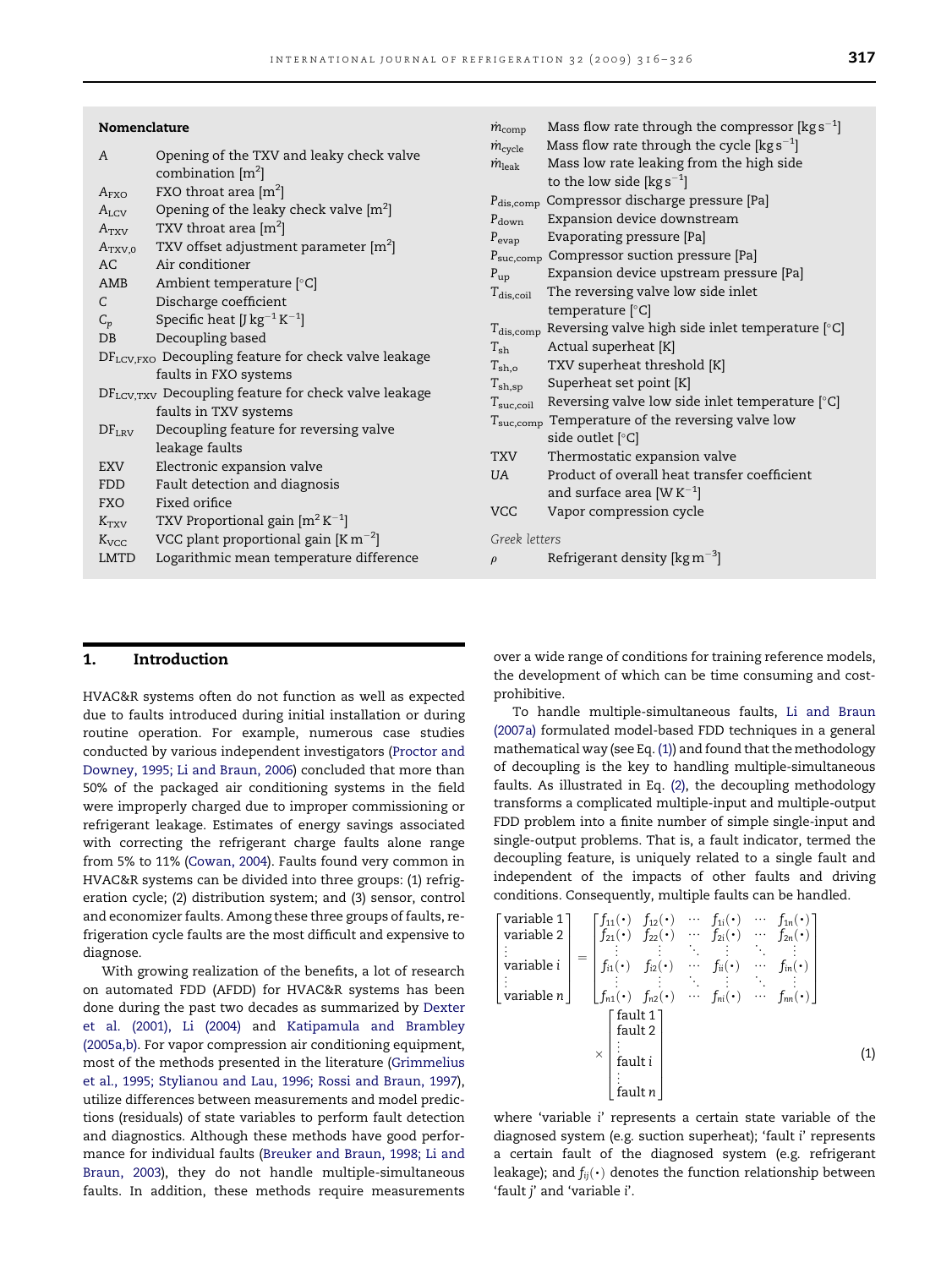$\rm \nu_{\rm coupling}$ Features  $\widetilde{\neg}$  3 Mathematical relationship between features & faults Component **Modeling** 

Fig. 1 – Illustration of the physical/conceptual decoupling methodology.



where 'feature i' represents a decoupling feature for 'fault i' and denotes the function relationship between 'fault i' and 'feature i'.

In order to apply the decoupling methodology to noncritical HVAC&R systems with low costs, methodologies of physical decoupling were developed by [Li and Braun \(2007a\)](#page-10-0). As illustrated in Fig. 1, three approaches were proposed to obtain decoupling features, including fault taxonomy, physical analysis, and component modeling. By definition, taxonomy is ''the study of the general principles of scientific classification'' [\(Merriam-Webster\)](#page-10-0). Essentially FDD is a scientific branch of pattern recognition or classification so fault taxonomy is the fundamental of FDD and contributes greatly to the decoupling of faults. For instance, low and high refrigerant charge faults, classified as exclusive faults, can never occur simultaneously and are naturally decoupled. Physical analysis involves identification and isolation (decoupling) of the source impact of each fault. For example, non-condensable gas (for a positively pressurized system) and refrigerant overcharge can only be introduced when the unit is serviced so they can be decoupled from developmental faults which develop during routine operation. Component modeling is used to mathematically isolate (or decouple) the impact of the fault directly associated with the modeled component from that of other faults and driving conditions. For example, a compressor component model estimates the normal value of the discharge line temperature according to its measured driving conditions on which other faults may have impacts. Consequently, the residual, the difference between estimated and measured compressor discharge line temperatures is a unique function of the compressor valve leakage fault and decoupling is achieved. In this manner, the necessity of a cost-prohibitive overall system model for decoupling is eliminated and the decoupled features are determined using virtual sensors that incorporate models and low-cost measurements ([Li and](#page-10-0) [Braun, 2007b\)](#page-10-0). The models are simple and obtainable from information and data readily available from equipment manufacturers and do not require extensive training.

The DB FDD method was originally developed for coolingonly air conditioning (AC) systems. Generally speaking, an air conditioner is a heat pump operating in cooling-only mode so faults common in air conditioners should be common in heat pumps as well. These kinds of faults include indoor heat exchanger fouling, outdoor heat exchanger fouling, refrigerant undercharge, refrigerant overcharge, liquid line restriction, compressor valve leakage, and non-condensable gas. However, from the perspective of FDD, a heat pump (HP) is significantly different from a cooling-only AC system: (1) it includes additional components such as check valves and reversing valves to accommodate operation in heating mode and thus more involved faults; (2) its design is a compromise between cooling and heating modes and thus some nonoptimal operating conditions such as two-phase refrigerant entering compressors, uncommon to cooling only systems, can be very common to HP systems; and (3) it runs at a larger range of operating conditions and thus more difficult to achieve robustness. The current paper focuses on development and evaluation of decoupling features for leaky check and reversing valves. These faults are relatively common for heat pumps and can have a significant effect on performance. The proposed features are evaluated over a wide range of operating conditions in terms of sensitivity and robustness using laboratory measurements. A separate paper will present a holistic evaluation of DB FDD for a heat pump system.

## 2. Decoupling features for check and reversing valve leakage

### 2.1. Development of check valve leakage feature

In heat pumps, check valves are used to disable or enable expansion devices for heating and cooling modes. A check valve can be either integrated as internal or external to the expansion device. However, from a functionality standpoint, the check valve and expansion device can be treated as a combination placed in parallel with each other (see [Fig. 2](#page-3-0)(a)). As shown in [Fig. 2](#page-3-0)(b), if the pressure acting on the check valve is positive, the check valve will open (be enabled) and the expansion device will be bypassed (disabled). As shown in [Fig. 2\(](#page-3-0)c), if the pressure acting on the check valve is negative or less than a threshold, the check valve will close (be disabled) and the refrigerant will be throttled through the expansion device.

During operation, the check valve can become leaky or be unable to close fully due to the presence of contaminants even if the pressure acting on it is negative. As shown in [Fig. 2\(](#page-3-0)d), if the check valve cannot close fully, part of the refrigerant flow will go through the check valve. From the perspective of fault taxonomy [\(Li and Braun, 2007a\)](#page-10-0), check valve leakage is a component-level fault. According to the DB FDD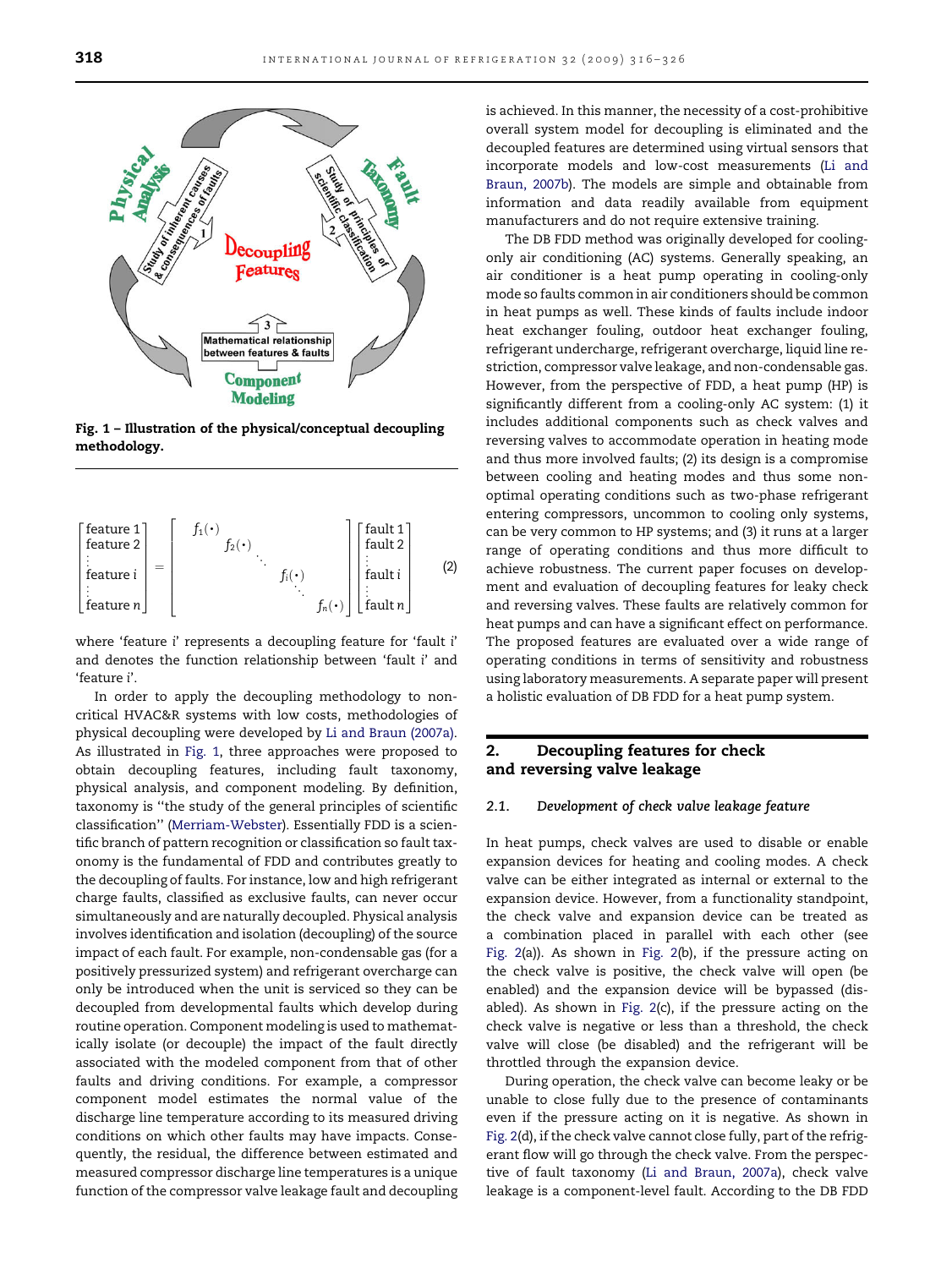<span id="page-3-0"></span>

Fig. 2 – Illustration of the combination of the check valve and expansion device for various modes.

methodology ([Li and Braun, 2007a\)](#page-10-0), decoupling features could be obtained through component modeling. There are two types of expansion devices used in heat pumps: fixed orifices (FXO) and variable-throttling-area valves (e.g., TXV). Systems with different types of expansion devices react differently to check vale leakage so the decoupling feature development is different.

#### 2.1.1. Systems with a fixed expansion orifice (FXO)

For a system with an FXO, a leaky check valve acts together with the fixed orifice to throttle the refrigerant flow. The combination of a leaky check valve and fixed orifice can be treated as a combined throttling device which can be modeled as [\(Li and Braun, in press\)](#page-10-0)

$$
C(A_{\text{FXO}} + A_{\text{LCV}}) = \frac{\dot{m}_{\text{cycle}}}{\sqrt{\rho(P_{\text{up}} - P_{\text{down}})}}
$$
(3)

where, C is discharge coefficient,  $A_{FXO}$  is the FXO throat area,  $A_{\text{LCV}}$  is the opening of the leaky check valve,  $\dot{m}_{\text{cycle}}$  is the refrigerant mass flow rate,  $\rho$  is refrigerant density,  $P_{up}$  is the upstream pressure, and  $P_{\text{down}}$  is the downstream pressure. Eq. (3) can be rearranged as

$$
DF_{LCV,FXO} = \frac{A_{LCV}}{A_{FXO}} = \frac{\dot{m}_{cycle}}{[CA_{FXO}] \sqrt{\rho (P_{up} - P_{down})}} - 1
$$
 (4)

 $DF_{LCV,FXO}$  is the ratio of the leaky check valve opening to the FXO opening and can serve as a decoupling feature for check valve leakage faults in FXO systems.

#### 2.1.2. Systems with a TXV

In a similar fashion, the TXV and check valve combination can be modeled using Eq. (5).

$$
\frac{A_{\text{LCV}}}{A_{\text{TXV}}} = \frac{\dot{m}_{\text{cycle}}}{[CA_{\text{TXV}}] \sqrt{\rho (P_{\text{up}} - P_{\text{down}})}} - 1
$$
\n(5)

where,  $A_{\text{TXV}}$  is the TXV throat area. However, unlike  $A_{\text{FXO}}$ ,  $A<sub>TXV</sub>$  varies with both operating conditions and faults. For example, the TXV opening can compensate for leakage caused by the check valve to a certain degree. That is, the ratio of the leaky check valve opening to the TXV opening is a function of



Fig. 3 – Steady-state control block diagram for a TXV system.

both the leaky check valve opening and the TXV opening. Consequently, it cannot serve directly as a decoupling feature for check valve leakage for this type of system. However, it does not mean that the component modeling method adopted in FXO systems cannot be used to obtain the decoupling feature for TXV systems. The very reason is that a TXV has an additional input, the superheat, which has not been taken into account in the models described by Eq. (4) or (5).

From the control point of view, the TXV and leaky check valve combination can be represented by a control block diagram as illustrated in Fig. 3. In this diagram, the vapor compression cycle (VCC) is the controlled plant, the superheat  $(T_{sh})$  is the controlled variable, the TXV is the controller, and the leaky check valve opening is the plant disturbance. At steady-state, the VCC system can be linearized as

$$
T_{\rm sh} = -K_{\rm VCC}A + T_{\rm sh,o} \tag{6}
$$

where  $K_{VCC}$  is the plant proportionality gain, A is the actual TXV opening, and  $T_{\rm sh,o}$  is the superheat threshold preset by the TXV spring where the TXV is fully closed. The TXV can be represented by a proportional controller as

$$
A_{\text{TXV}} = K_{\text{TXV}} \Delta T_{\text{sh}} + A_{\text{TXV,o}} \tag{7}
$$

where  $K_{\text{TXV}}$  is the controller proportional gain,  $\Delta T_{\text{sh}}$  is the superheat error signal, and  $A_{\text{TXV},o}$  is the offset adjustment parameter for the TXV controller. According to the diagram, we can obtain

$$
\begin{cases}\n\Delta T_{\rm sh} = T_{\rm sh} - T_{\rm sh,sp} \\
A = A_{\rm TXY} + A_{\rm LCV}\n\end{cases}
$$
\n(8)

where  $T_{\rm sh,sp}$  is the superheat set point. At the design condition, the actual superheat  $T_{sh}$  is equal to its setpoint, that is,  $\Delta T_{\rm sh} = 0$ , and

$$
T_{\rm sh,sp} = -K_{\rm VCC}A_{\rm TXV,o} + T_{\rm sh,o} \tag{9}
$$

Combining Eqs. (6), (7), (8) and (9) leads to

$$
A_{\text{LCV}} = \frac{K_{\text{TXV}}K_{\text{VCC}} + 1}{K_{\text{VCC}}}(T_{\text{sh,sp}} - T_{\text{sh}})
$$
\n(10)

Eq. (10) provides a method to calculate the opening of the leaky check valve. However, although  $K_{\text{TXV}}$  and  $K_{\text{VCC}}$  are constants, they are not readily available. A decoupling feature independent of  $K_{\text{TXV}}$  and  $K_{\text{VCC}}$  is desired. To this end, a critical check valve leakage opening is defined at the point where the system superheat goes to zero  $(T_{sh} = +0)$  using Eq. (10):

$$
\left[A_{LCV}\right]_{T_{sh}=+0} = \frac{K_{TXV}K_{VCC} + 1}{K_{VCC}} (T_{sh,sp} - 0) = \frac{K_{TXV}K_{VCC} + 1}{K_{VCC}} T_{sh,sp}
$$
(11)

This critical condition is significant because at this condition the TXV is on the verge of completely losing the capacity to compensate for the check valve leakage fault and regulating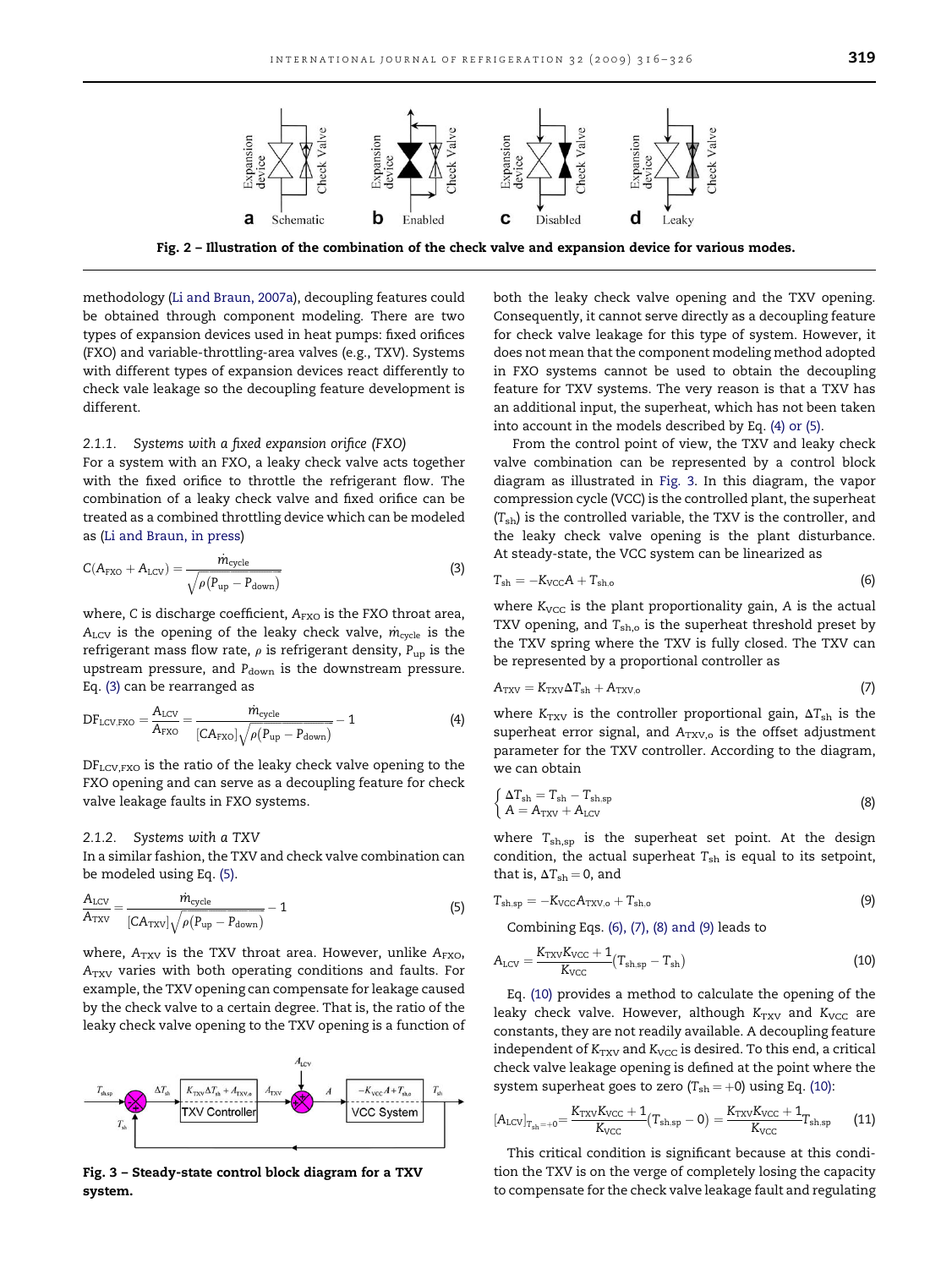<span id="page-4-0"></span>the flow properly. Any fault level more severe than this value can lead to: (1) a detrimental condition of two-phase refrigerant entering the compressor and (2) significant system performance degradation. Consequently, this critical condition can serve as a criterion against which the severity of the check valve leakage fault can be evaluated. To this end, Eqs. [\(10\) and \(11\)](#page-3-0) are combined to obtain the following decoupling feature for check valve leakage:

$$
DF_{LCV,TXV} = \frac{A_{LCV}}{[A_{LCV}]_{T_{sh}=+0}} = \frac{T_{sh,sp} - T_{sh}}{T_{sh,sp}}
$$
(12)

DFLCV, TXV is a unique function of the check valve leakage fault level and can be calculated with a measurement of  $T_{sh}$  and manufacturer's information for  $T_{\text{sh,sp}}$ . It should be pointed out that this feature may work poorly if it is directly extended to systems using electronic expansion valves (EXV) for which the superheat set point  $(T_{\text{sh,sp}})$  could have a very low value such as 0.5 °C. In such case, either sensors of high accuracy should be used or the algorithm should be modified. One possible low cost solution for this could be using the valve position signal fed back from the controller as an indicator for check valve leakage diagnostics.

#### 2.2. Development of reversing valve leakage feature

In heat pumps, a reversing valve switches the direction of refrigerant flow through the heat exchangers to allow heat pump operation in either heating or cooling mode. The following factors may affect the development of a decoupling feature for reversing valve leakage.

(1) Leakage can occur across the valve slide that separates low and high pressures sides of the system. Similar to check valve leakage, reversing valve leakage is a componentlevel fault and its decoupling feature could be obtained



a From the high-side inlet to the low side outlet



C From the high-side inlet to the low side inlet through component modeling. As shown in Fig. 4, leakage can occur (a) from the high side inlet to the low side outlet, (b) from the high side outlet to the low side outlet, (c) from the high side inlet to the low side inlet, and (d) from the high side outlet to the low side outlet. As the ultimate result of leakage through any of these paths, the flow of refrigerant in the cycle will be less than the flow produced by the compressor, and more fortunately, as shown in the subsequent section, the four leakage scenarios can be taken into account in one development procedure.

- (2) Heat transfer can occur across the valve due to significant temperature differences between the high and low pressure sides. This is an internal heat transfer process.
- (3) Heat loss occurs from the valve body to the ambient. However, as demonstrated in Section [4.2.2.2,](#page-8-0) heat transfer between low pressure side of the valve body and the ambient is negligible whereas heat loss from the high side of the reversing valve body to the ambient environment is significant in heating mode. This is because the low side surface temperature is very close to the ambient temperature under almost all conditions and the high side surface temperature can be considerably higher than the ambient in heating mode.

Assuming that the refrigerant vapor has a constant specific heat, the inlet and outlet refrigerant states are vapor, and the external heat loss only occurs between the high pressure side of the reversing valve and the ambient, then a steady-state energy balance on the reversing valve for any of the cases depicted in Fig. 4 leads to

$$
\dot{m}_{\text{cycle}}C_{p}\left(T_{\text{dis,coil}}-T_{\text{succ,coil}}\right) = \dot{m}_{\text{comp}}C_{p}\left(T_{\text{dis,comp}}-T_{\text{succ,comp}}\right) + \dot{Q}_{\text{external}}\tag{13}
$$

where  $\dot{m}_{\text{cycle}}$  is the refrigerant mass flow rate through the cycle,  $\dot{m}_{\rm comp}$  is the mass flow rate through the compressor,



**b** From the high-side outlet to the low side outlet



**d** From the high-side outlet to the low side outlet

Fig. 4 – Four simplified cases of reversing valve leakage.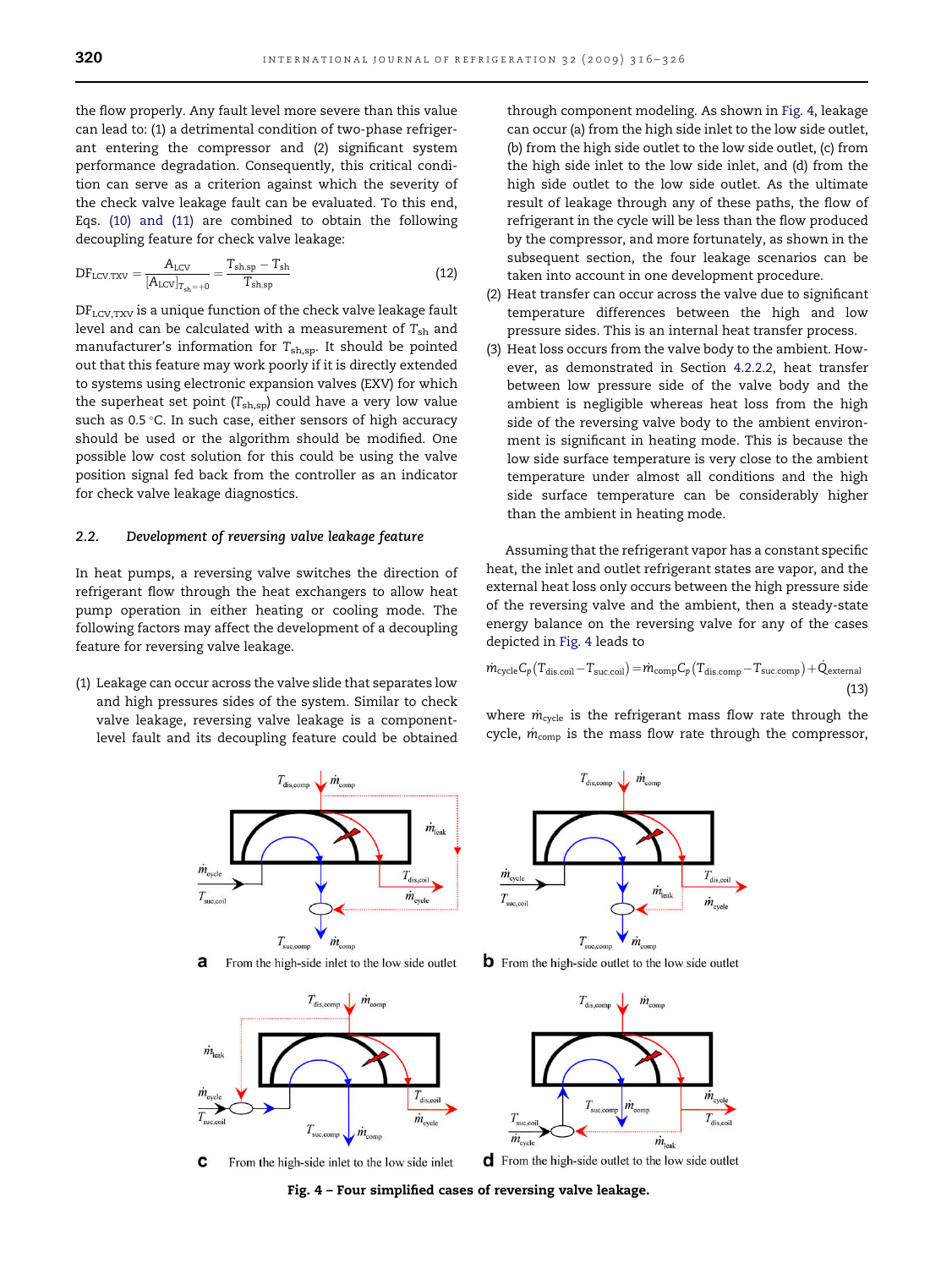$C_p$  is the refrigerant vapor specific heat,  $T_{dis. coil}$  is the reversing valve high-side outlet temperature to the cycle (to the condenser),  $T_{\text{succ,coil}}$  is the reversing valve low-side inlet temperature from the cycle (from the evaporator),  $T_{dis,comp}$  is the reversing valve high-side inlet temperature from the compressor,  $T_{\rm suc,comp}$  is the temperature of the reversing valve low-side outlet to the compressor, and  $\dot{Q}_{\rm external}$  is the heat loss to the ambient. The compressor and cycle mass flow rates are related to leakage flow rate according to

$$
\dot{m}_{\rm comp} \!=\! \dot{m}_{\rm leak} \!+\! \dot{m}_{\rm cycle} \qquad \qquad (14)
$$

where  $\dot{m}_{\text{leak}}$  is the leakage mass flow rate.

The heat loss from the high side of the reversing valve body is

$$
\dot{Q}_{\text{external}} = (UA)\text{LMTD} \tag{15}
$$

where UA is the product of the overall heat transfer coefficient (U ) and the heat transfer surface area (A) and LMTD is the logarithmic mean temperature difference calculated by

$$
LMTD = \frac{(T_{dis,comp} - AMB) - (T_{dis, coil} - AMB)}{\ln((T_{dis,comp} - AMB)/(T_{dis, coil} - AMB))}
$$
(16)

where AMB is the ambient air temperature.

Eqs. [\(13\)–\(16\)](#page-4-0) can be combined to determine the ratio of the leakage flow rate to the cycle flow according to

where  $DF_{LRV}$  is the decoupling feature for valve leakage. This simple feature includes the effects of both internal and external heat transfers that can occur between the high and low pressure sides of the valve and between the high side of the valve and its ambient environment. It should be independent of other faults that are external to the reversing valve. It can be estimated from low cost measurements.

## 3. Issues for implementation and commissioning

The goal of the decoupling-based FDD methodology is to achieve multiple-simultaneous FDD with low costs in terms of implementation and commissioning. The decoupling features developed in previous sections have the following three characteristics: (1) they are based on steady-state operating conditions; (2) their inputs are either directly measured by low-cost sensors or virtually derived from models termed virtual sensors; (3) their unknown parameters can be determined using information readily available from equipment manufacturers and/or limited training data.

Since the decoupling features are based on steady-state operating conditions, a steady-state detector is used to filter

$$
\frac{\dot{m}_{\text{leak}}}{\dot{m}_{\text{cycle}}}=\frac{\left(T_{\text{succ,comp}}-T_{\text{succ,coil}}\right)-\left[\left(T_{\text{dis,comp}}-T_{\text{dis,coil}}\right)-\left(UA/C_{p}\right)\left(LMTD/\dot{m}_{\text{cycle}}\right)\right]}{T_{\text{dis,comp}}-T_{\text{succ,comp}}}
$$

Eq. (17) provides a simple decoupling feature that can be used to detect reversing valve leakage. However, it implicitly includes the refrigerant cycle flow rate,  $\dot{m}_{\text{cycle}}$ . A simple virtual measurement for compressor flow rate can be determined using a simple compressor model and low-cost measurements as outlined by [Li and Braun \(2007b\)](#page-10-0). Since the heat loss term is relatively small compared to the other terms in Eq. (17), then the cycle flow rate can be replaced with compressor flow rate leading to

out the transient data. A combined slope and variance steady-state detection algorithm [\(Li and Braun, 2003](#page-10-0)) is used. This algorithm computes standard deviation and the slope of the best-fit line through a fixed-length sliding window of recent measurements.

Table 1 shows the measurements and parameters required for implementing the decoupling features. The decoupling feature for check valve leakage in FXO systems uses two direct pressure measurements and one virtual measurement,  $\dot{m}_{\text{cycle}}$ .

$$
DF_{LRV} = \frac{\dot{m}_{\text{leak}}}{\dot{m}_{\text{cycle}}} = \frac{(T_{\text{suc,comp}} - T_{\text{suc,coil}}) - \left[ (T_{\text{dis,comp}} - T_{\text{dis,coin}}) - (UA/C_p) (LMTD/\dot{m}_{\text{comp}}) \right]}{T_{\text{dis,comp}} - T_{\text{suc,comp}}}
$$
(18)

| Table 1 – Measurements and parameters used in decoupling features |                            |                                                                                                                                                                                                                              |                                                                                                                                                               |                    |                      |  |  |
|-------------------------------------------------------------------|----------------------------|------------------------------------------------------------------------------------------------------------------------------------------------------------------------------------------------------------------------------|---------------------------------------------------------------------------------------------------------------------------------------------------------------|--------------------|----------------------|--|--|
| Faults                                                            | Decoupling feature formula |                                                                                                                                                                                                                              |                                                                                                                                                               | Measurements       |                      |  |  |
|                                                                   |                            |                                                                                                                                                                                                                              | Direct                                                                                                                                                        | Virtual            | parameters           |  |  |
| Check valve leakage                                               | FXO system                 | $[CA_{FXO}] \sqrt{\rho(P_{up} - P_{down})}$                                                                                                                                                                                  | $P_{\rm up}$ , $P_{\rm down}$ , $P_{\rm dis, com}$<br>$P_{\text{suc,comp}}$                                                                                   | $m_{\text{cycle}}$ | $CA_{FXO}$           |  |  |
|                                                                   | TXV system                 | $\frac{T_{\rm sh,sp}-T_{\rm sh}}{T_{\rm sh,sp}}$                                                                                                                                                                             | $T_{\text{suc}}$ , $T_{\text{evap}}$ (or $P_{\text{evap}}$ )                                                                                                  | None               | $T_{\mathrm{sh,sp}}$ |  |  |
|                                                                   |                            | Reversing valve leakage $(T_{\text{suc,comp}} - T_{\text{suc,coil}}) - [\left(T_{\text{dis,comp}} - T_{\text{dis,coil}}\right) - \frac{(UA / C_p)}{(LMTD/m_{\text{comp}})}\Big _{T_{\text{dis,comp}} - T_{\text{suc,comp}}}$ | $T_{\text{suc,coil}}$ , $T_{\text{dis,coil}}$ , $T_{\text{suc,comp}}$ , $m_{\text{comp}}$<br>$T_{dis, comp}$ , $P_{dis, comp}$<br>$P_{\text{suc,comp}}$ , AMB |                    | UA                   |  |  |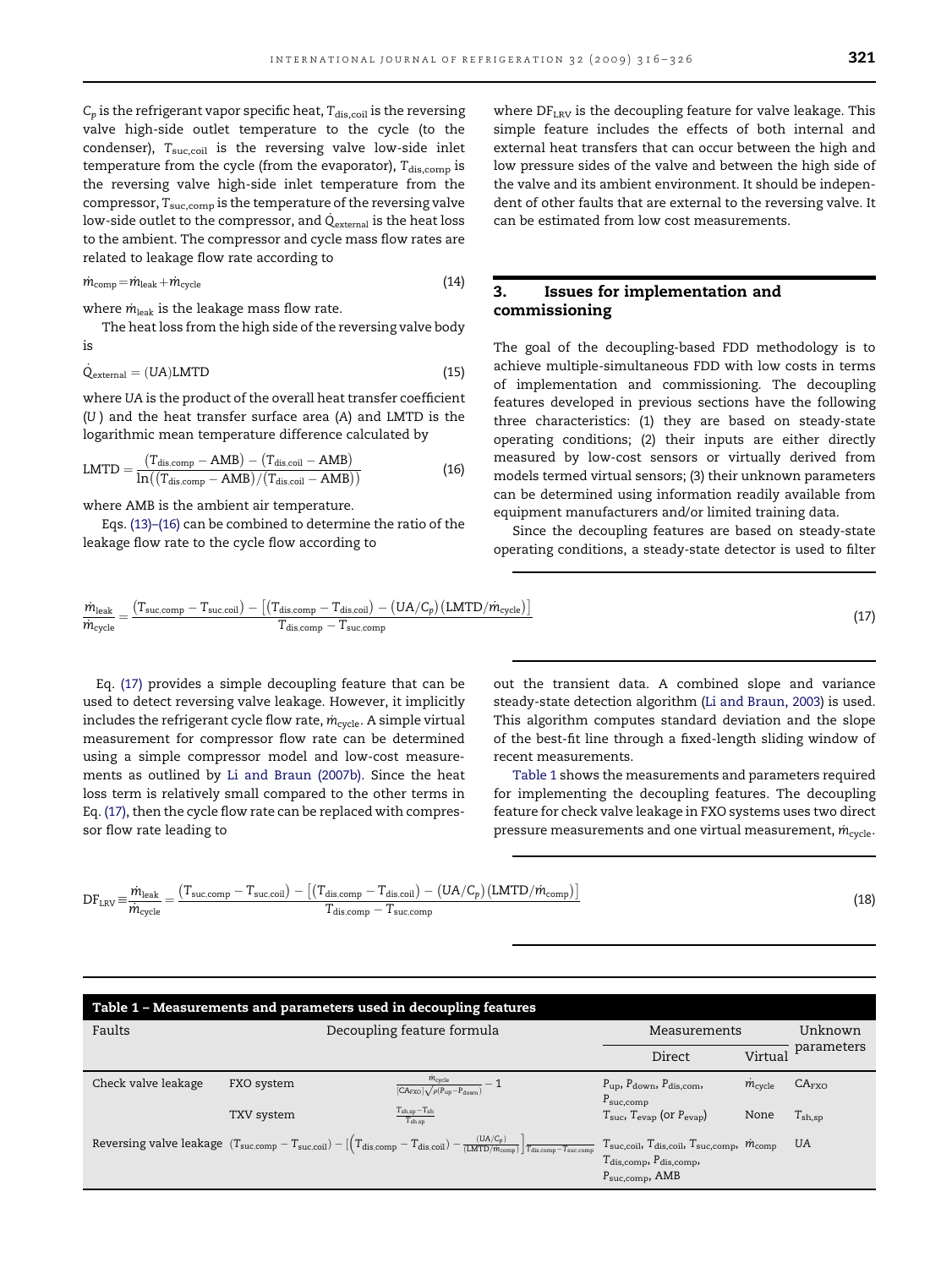In the absence of reversing valve leakage  $\dot{m}_{\text{cycle}}$  is equal to  $\dot{m}_{\rm comp}$ :

$$
\dot{m}_{\text{cycle}} = \dot{m}_{\text{comp}} \tag{19}
$$

while in the presence of reversing valve leakage, the combination of Eqs. [\(13\) and \(15\)](#page-4-0) can serve as a virtual sensor to derive  $m_{\text{cycle}}$ :

$$
\dot{m}_{\text{cycle}} = \frac{\left[\dot{m}_{\text{comp}}C_{p}(T_{\text{dis,comp}} - T_{\text{suc,comp}}) + (UA)\text{LMTD}\right]}{C_{p}(T_{\text{dis,coil}} - T_{\text{suc,coil}})} \tag{20}
$$

where  $\dot{m}_{\rm comp}$  can be derived from a virtual refrigerant mass flow rate sensor presented by [Li and Braun \(2007b\)](#page-10-0). The unknown parameter, UA, can be estimated under conditions in the absence of reversing valve leakage faults by evaluating

$$
UA = (C_p LMTD/\dot{m}_{comp}) [(T_{dis, comp} - T_{dis, coil}) - (T_{suc, comp} - T_{suc, coil})]
$$
\n(21)

The unknown parameter,  $CA_{FXO}$ , can be estimated under an operating condition in the absence of a check valve leakage fault by evaluating

$$
CA_{FXO} = \frac{\dot{m}_{cycle}}{\sqrt{\rho(P_{up} - P_{down})}}
$$
\n(22)

For TXV systems, the decoupling feature for check valve leakage only requires superheat and its setpoint Superheat can be directly calculated from suction line temperature and evaporating temperature. The superheat setpoint could be readily available from manufacturers' operation manual or obtained when the system operates normally.

The decoupling feature for reversing valve leakage requires five direct temperature measurements:  $T_{\text{succ,coil}}$ ,  $T_{\text{dis,coil}}$ ,  $T_{\text{succ,-}}$ comp, <sup>T</sup>dis,comp and AMB, and one virtual measurement,  $\dot{m}_{\rm comp}$ , which can be derived from virtual refrigerant mass flow rate sensor [\(Li and Braun, 2007b](#page-10-0)). Again the unknown parameter, UA, can be estimated by Eq. (21).

#### 4. Laboratory evaluation

#### 4.1. System description and fault implementation

A 10.5 kW (3-ton) split heat pump was tested in psychrometric rooms to evaluate the proposed decoupling features. The heat pump used R-22 as the refrigerant with a nominal charge of 3.25 kg. The system had an HSPF of 7.2 and an SEER of 10.0. A schematic of the heat pump refrigeration circuit is illustrated in Fig. 5. Both indoor and outdoor units originally had a fixed-orifice expansion device installed. In addition, the system was retrofit with a TXV for heating mode to allow testing for both types of expansion devices. To protect the compressor from slugging, the system comes with a suctionline accumulator. Liquid slugging is of particular concern for heat pumps because the optimal charge inventory for heating mode is typically less than that for a cooling mode. A suction line accumulator accommodates the superfluous charge seen in a heating mode when the optimum charge is based on cooling mode operation. This is particularly important for systems that incorporate an FXO. When a TXV is employed, the flow rate is adjusted to maintain a superheat in the suction line and refrigerant accumulates in the condenser.



T-type thermocouples with an accuracy of  $\pm$ 0.5 °C are used to measure temperatures. Refrigerant pressures were measured using OMEGA pressure transducers with an accuracy of  $\pm 1$ % full scale (0–1379 kPa for low side pressures and 0–3447 kPa for high side pressures).

The method for implementing faults is described in [Table 2.](#page-7-0) Valve leakage faults were simulated through partially opening a bypass valve installed in parallel with the corresponding valve. Each level of simulated faults corresponds to a fixed valve opening. In general, five fault levels were intended to be implemented for both reversing valve leakage and check valve leakage to evaluate FDD sensitivity under each set of driving conditions (see [Table 3\)](#page-7-0). However, at very low ambient conditions (e.g.  $-8.3 \degree C$ ) the system could only operate under small fault levels without shutting down due to safety cutouts. Various combinations of five indoor flow rate levels, ranging from 65% to 135% of the nominal value, and five charge levels, ranging from 70% to 130% of the nominal value, were used to evaluate FDD robustness.

As shown in [Table 3,](#page-7-0) both heating and cooling modes were tested in three wide-spanned ambient conditions:  $-8.3$  °C, 1.7 °C and 8.3 °C for heating mode and 24 °C, 35 °C and 46 °C for cooling mode. The indoor dry bulb temperature was maintained at constant conditions during testing: 24 °C for cooling mode and 21 $\,^{\circ}$ C for heating mode. For cooling mode, the wet bulb temperature was controlled to accommodate both wet and dry coil conditions.

#### 4.2. Evaluation results

#### 4.2.1. Check valve leakage

4.2.1.1. FXO system. [Fig. 6](#page-7-0) shows how the decoupling feature for detecting and diagnosing check valve leakage faults in FXO systems reacts to incremental fault levels. As mentioned in a prior section, some testing points of higher fault levels at the ambient conditions of  $-8.3$  °C are missing due to safety cutouts. The results are presented as a function of degradation in heating capacity in order to put the fault effects on the same scale. In general, the value of the decoupling feature and the heating capacity degradation increase with increasing fault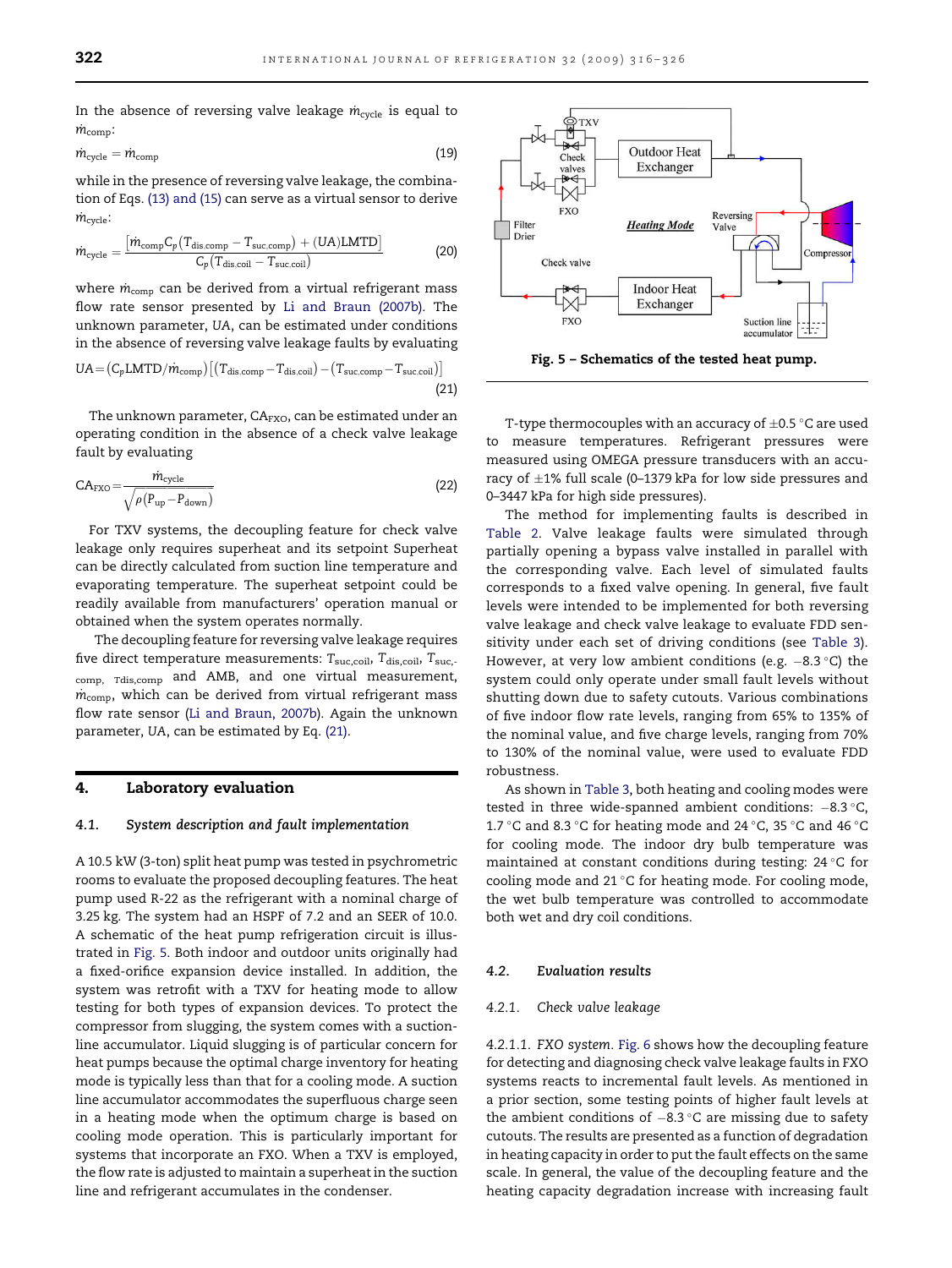<span id="page-7-0"></span>

| Table 2 - Method of implementing faults and corresponding fault levels simulated |                                                                      |                                   |                       |     |               |      |      |      |
|----------------------------------------------------------------------------------|----------------------------------------------------------------------|-----------------------------------|-----------------------|-----|---------------|------|------|------|
| Faults                                                                           | Fault introduction method                                            | Fault level expression            | Fault level simulated |     |               |      |      |      |
|                                                                                  |                                                                      |                                   |                       |     | $\mathcal{P}$ | 3    | 4    |      |
| Reverse valve leakage                                                            | Partially open a bypass valve between<br>discharge and suction lines | % Bypass valve opening            | 0%                    | 5%  | 10%           | 15%  | 20%  | None |
| Check valve leakage                                                              | Partially open a parallel bypass valve                               | % Bypass valve opening            | $0\%$                 | 5%  | 10%           | 15%  | 20%  | None |
| Improper indoor<br>air flow rate                                                 | Partially block evaporator air flow<br>with paper                    | % Nominal air volume<br>flow rate | N/A                   | 65% | 85%           | 100% | 115% | 135% |
| Improper charge                                                                  | Vary system charge                                                   | % Nominal charge                  | N/A                   | 70% | 85%           | 100% | 115% | 130% |

level. The changes in fault feature become significant for heating degradations greater than about 5%. It is interesting to note that heating capacity is more sensitive to fault level for lower ambient temperatures. This is because leakage increases with decreasing evaporation temperature for a given valve opening. The implication of the ambient dependence is that a check valve leakage fault should be easier to detect at lower ambient conditions when its effect is more significant (even causing shutting down at higher fault levels).

[Fig. 7](#page-8-0) shows the decoupling feature in the absence of a check valve leakage fault, but over a wide range of refrigerant charge levels and indoor air flow rates. The decoupling feature is very insensitive to other faults with variations in the value of the decoupling feature ranging from  $-0.12$  to  $+0.14$ . If 0.15 is set as the FDD threshold, the proposed feature can detect and diagnose a check valve leakage fault in an FXO system before its heating capacity degrades 5%.

4.2.1.2. TXV systems. [Fig. 8](#page-8-0) shows the sensitivity of the decoupling feature to fault level and ambient temperature for the system using a TXV. Similar to the results for the system with an FXO, the decoupling feature for the TXV system increases with increasing fault level and is more sensitive to faults at lower ambient temperatures. However, the feature saturates at '1' when the TXV fully closes and the superheat goes to zero. In addition, the feature for TXV systems is more sensitive to faults than that for FXO systems.

Similar to the FXO system, the robustness of the decoupling feature was tested for a wide range of refrigerant charge levels and indoor air flow rates with no check valve leakage. As shown in [Fig. 9](#page-8-0), the variation in the decoupling feature is a bit larger than that for the FXO system. However, the changes due to other faults are very small relative to the changes in the fault feature due to check valve leakage. If 0.27 is set as the FDD threshold, the proposed feature can detect and diagnose a check valve leakage fault in a TXV system before its heating capacity degrades 3%.

| Table 3 - Driving conditions for laboratorial testing |                                |                       |                                   |  |  |  |  |
|-------------------------------------------------------|--------------------------------|-----------------------|-----------------------------------|--|--|--|--|
| Operating                                             | Ambient<br>conditions $(°C)$   | Indoor conditions     |                                   |  |  |  |  |
| modes                                                 |                                | Dry-bulb $(^\circ C)$ | Wet-bulb                          |  |  |  |  |
| Heating<br>Cooling                                    | $-8.3, 1.7, 8.3$<br>24, 35, 46 | 21<br>24              | N/A (no control)<br>Dry/wet coils |  |  |  |  |

#### 4.2.2. Reversing valve leakage

4.2.2.1. Evaluating basic assumptions. The decoupling feature for reversing valves was developed assuming that the refrigerant is a vapor within the reversing valve. This assumption is satisfied for a system with a TXV as an expansion device, except at extreme fault conditions where the TXV valve is fully closed. However, for a system with an FXO the assumption is not readily satisfied in heating mode. [Fig. 10](#page-8-0) shows superheat of the refrigerant entering the low side of the reversing valve for the FXO system operating in heating mode. When the refrigerant charge is higher than the nominal level, the inlet refrigerant of the reversing valve is rarely superheated. At the nominal charge level, the refrigerant is superheated only at low flow rates and high ambient temperatures. At low ambient temperatures such as  $-8.3$  °C, the refrigerant is never superheated. As previously described, the system is excessively charged for heating when optimally charged for cooling. For a system with an FXO, the accumulator provides a storage vessel for the excess charge and the condition entering the compressor is typically a saturated vapor.

The reversing valve development included heat loss from the high side of the valve to the ambient but neglected heat loss from the low side to the ambient. [Table 4](#page-9-0) gives temperature change across the two refrigerant streams flowing through the reversing valve under a no-fault condition (i.e., no leakage) with single-phase refrigerant conditions. When the system operates in cooling mode, the temperature rise of one stream is approximately equal to the temperature drop of the other. This means that the valve is adiabatic to the ambient and the heat loss can be neglected. This is because the driving potential for heat transfer is relatively low in cooling mode. However, the refrigerant temperature



Fig. 6 - Check valve leakage FDD sensitivity evaluation for an FXO system operating at a heating mode.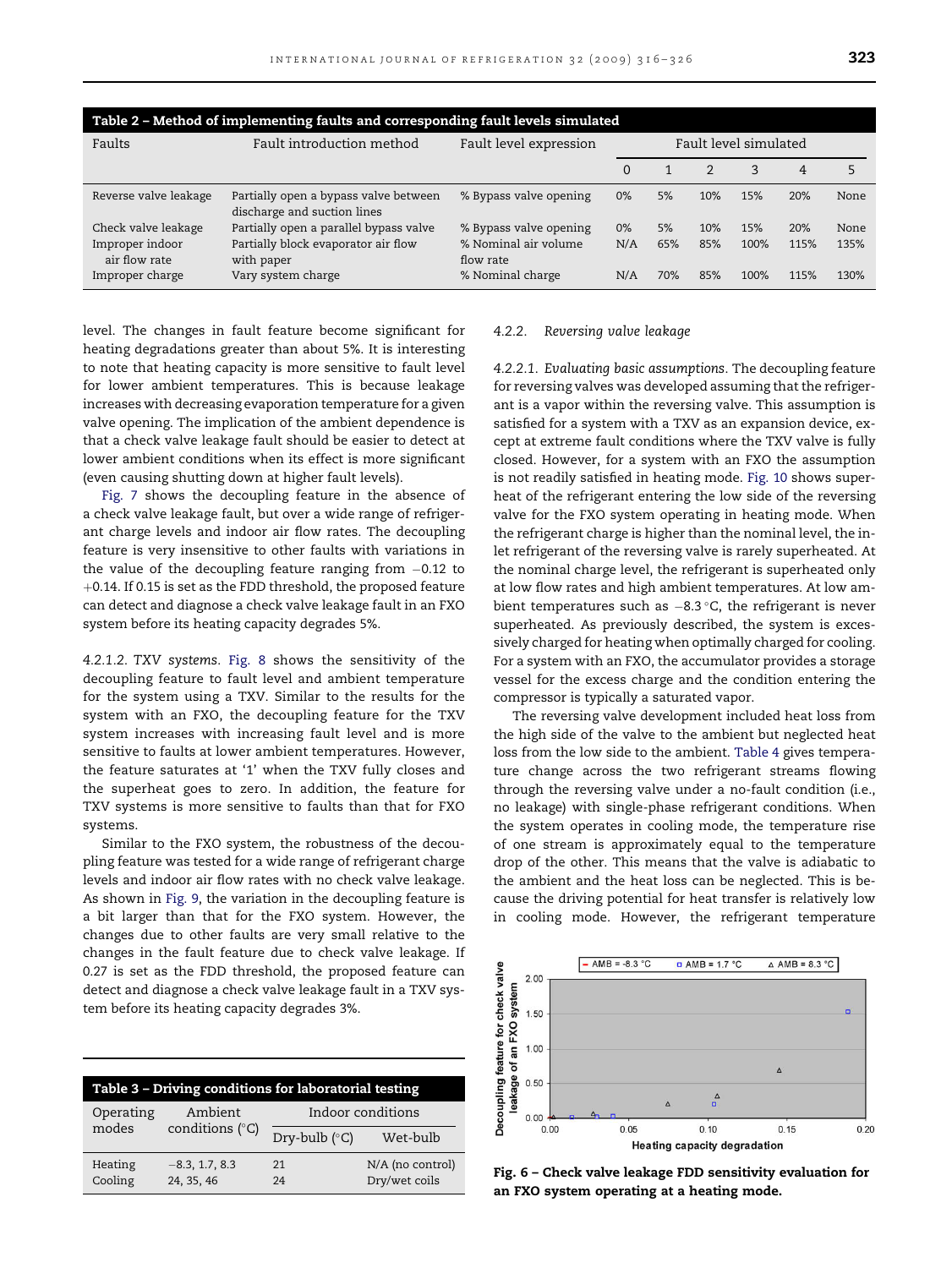<span id="page-8-0"></span>

Fig. 7 – Check valve leakage FDD robustness evaluation for an FXO system operating in heating mode.

changes deviate substantially for heating mode, especially at very low ambient conditions. The following conclusions can be inferred from the heating results in [Table 4](#page-9-0).

- (1) The refrigerant temperature changes for the high side are greater than those on the low side, which means that there are more significant heat losses to the ambient on the high side.
- (2) The lower the ambient temperature, the greater the temperature change on the high side, while the temperature change on the low side is pretty constant over the entire range of ambient temperature. This means the low side is nearly adiabatic to the ambient environment and the temperature change for the low side is primarily caused by the internal heat transfer.
- (3) The refrigerant temperature change for the high side is independent of expansion device while the temperature change on the low side is dependent on expansion device types. The temperature change is close to zero for FXO systems, while it is a non-zero constant for TXV system. This is because the inlet condition of the reversing valve for an FXO system is in two phases.

In summary, the assumption that the reversing valve low side is adiabatic to the ambient is valid, and the external heat loss from high side to the ambient can be neglected in cooling mode but not in heating mode.



Fig. 8 – Check valve leakage FDD sensitivity evaluation for a TXV system operating in heating mode.



Fig. 9 – Check valve leakage FDD robustness evaluation for a TXV system operating in heating mode.

4.2.2.2. Results. [Fig. 11](#page-9-0) shows how the decoupling feature for detecting and diagnosing reversing valve leakage faults in FXO systems reacts to incremental fault levels. As mentioned in a prior section, some testing points of higher fault levels at the ambient conditions of  $-8.3$  °C are missing due to safety cutouts. The feature is not sensitive to fault level for all of these cases because the refrigerant entering the reversing valve on the low side is always a two-phase mixture. Reversing valve leakage faults could not be detected for this FXO system operating in heating mode.

However, in cooling mode, a vapor enters the reversing valve from the evaporator under many operating conditions. In addition, heat transfer between the valve and ambient air is minimal for conditions associated with cooling. Therefore, there is a better opportunity for diagnosing reversing valve faults for cooling mode than for heating mode. [Fig. 12](#page-9-0) shows the reversing valve diagnostic feature and superheat exiting the evaporator as a function of fault level for a range of different ambient conditions for both wet and dry evaporator coils in cooling mode. The decoupling feature increases with fault level whenever the evaporator superheat is positive, such as at low ambient temperature conditions (24 $\degree$ C) and higher ambient temperature conditions (35 $\degree$ C) with low fault levels. However, at very high ambient temperature conditions (46 $\degree$ C) the refrigerant exiting the evaporator is a two-phase condition and the feature does not work well.

[Fig. 13](#page-9-0) shows the sensitivity of the decoupling feature to variations in charge levels and indoor and outdoor air flow rates in the absence of reversing valve leakage when the system operates in cooling mode. The range of variation in the



Fig. 10 – Low side refrigerant superheat of an FXO system operating in heating mode with no faults.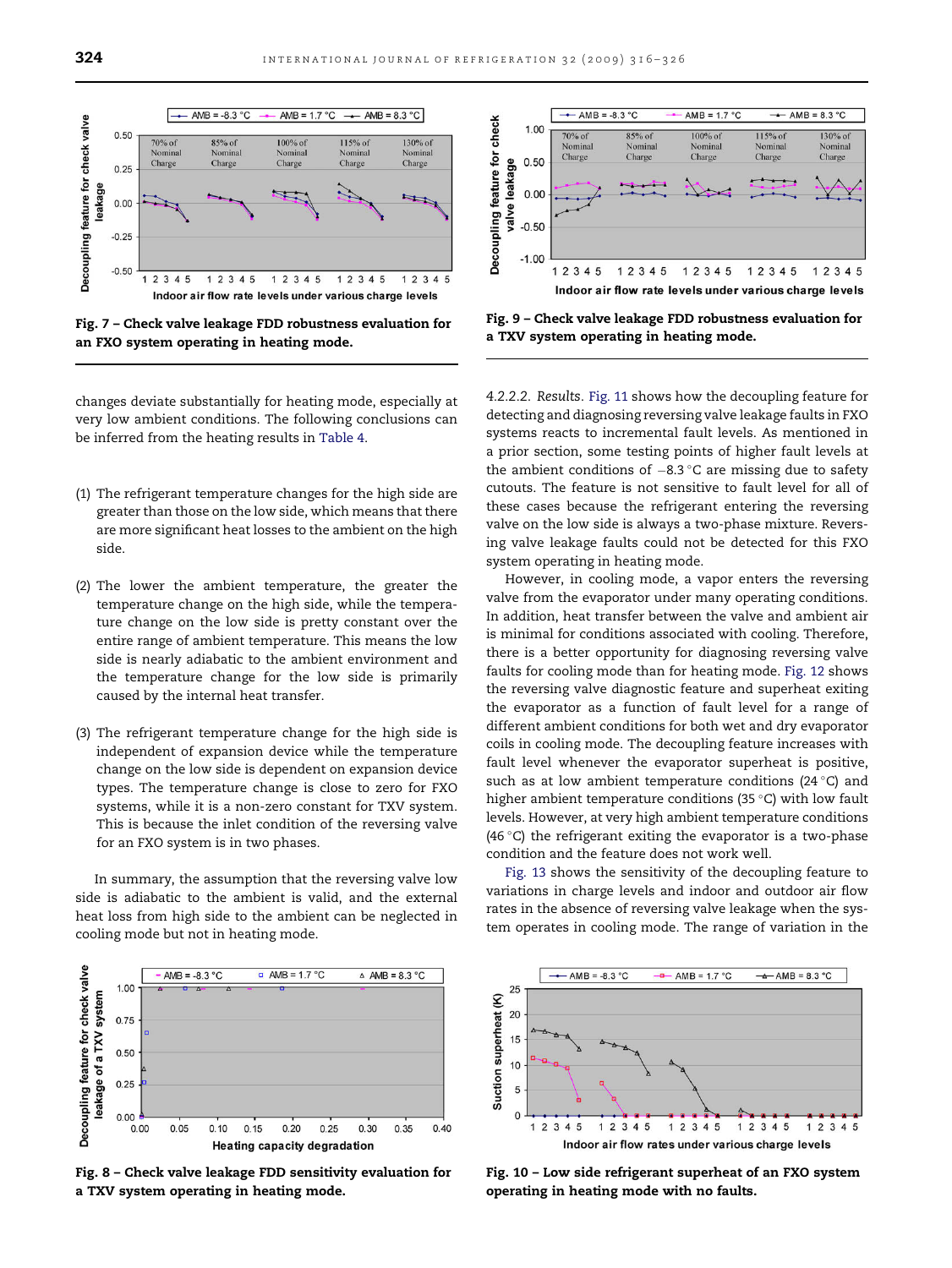<span id="page-9-0"></span>

| Table 4 – Temperature differences (K) between the inlet and outlet of the reversing valve in the absence of leakage |                                      |          |                                   |          |                                   |          |  |
|---------------------------------------------------------------------------------------------------------------------|--------------------------------------|----------|-----------------------------------|----------|-----------------------------------|----------|--|
|                                                                                                                     | $-8.3$ °C (Heating), 24 °C (cooling) |          | 1.7 °C (Heating), 35 °C (cooling) |          | 8.3 °C (Heating), 46 °C (cooling) |          |  |
|                                                                                                                     | High side                            | Low side | High side                         | Low side | High side                         | Low side |  |
| Cooling/FXO                                                                                                         | 3.8                                  | 4.2      | 4.1                               | 4.7      | 4.7                               | 4.9      |  |
| Heating/TXV                                                                                                         | 12.8                                 | 3.8      | 8.3                               | 3.2      | 6.5                               | 2.9      |  |
| Heating/FXO                                                                                                         | 13.4                                 | $-0.2$   | 8.7                               | 0.4      | 7.2                               | 1.6      |  |



Fig. 11 – Reversing valve leakage FDD sensitivity evaluation for an FXO system operating in heating mode.



Fig. 12 – Reversing valve leakage FDD sensitivity evaluation for an FXO system operating in cooling mode.

decoupling feature  $(-0.075$  to 0.043) in Fig. 13 is small relative to the changes in response to reversing valve leakage shown in Fig. 12.



Fig. 13 – Reversing valve leakage FDD robustness evaluation for an FXO system operating in cooling mode.



Fig. 14 – Reversing valve leakage FDD sensitivity evaluation for a TXV system operating in heating mode.

For systems with a TXV, refrigerant entering the reversing valve from the evaporator is generally superheated and it is possible to diagnose reversing valve leakage in heating mode. Figs 14 and 15 show the sensitivity and robustness of the decoupling feature for detecting and diagnosing reversing valve leakage faults in the TXV system for heating mode. As mentioned in a prior section, some testing points of higher fault levels at the ambient conditions of  $-8.3$  °C are missing due to safety cutouts. In general, the value of the decoupling feature increases with increasing fault levels. Fig. 15 shows how the decoupling feature varies with refrigerant charge levels and indoor air flow rates in the absence of the reversing valve fault. The decoupling feature is very insensitive to other faults with variations in the value of the decoupling feature ranging from  $-0.01$  to  $+0.01$ . Compared to the feature for an FXO system, the feature for a TXV system has much smaller variations when the system operates under the impact of refrigerant charge faults. The assumptions made to derive



Fig. 15 – Reversing valve leakage FDD robustness evaluation for a TXV system operating in heating mode.